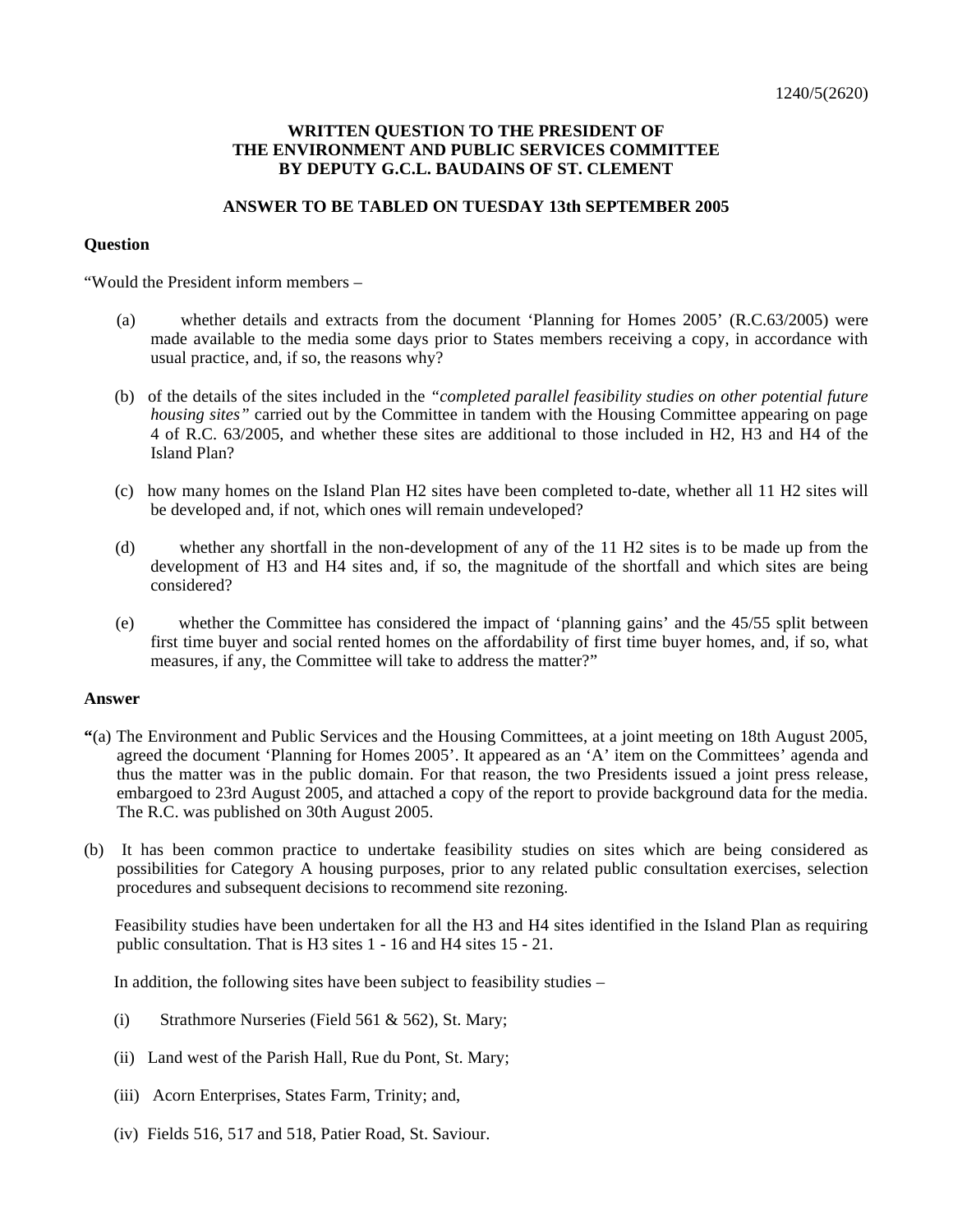It is still the intention that all the Island Plan H2 sites will be developed in due course. The status of the sites was set out in Appendix 8 of the latest Planning for Homes report

(c) No homes on the sites have been completed to-date.

 Four sites are currently under construction and should be complete by the end of 2006. The completion of homes on one of these sites is imminent;

- (i) another site has permission and will commence shortly;
- (ii) five sites are at various stages in the planning process and should be complete before the end of 2009 (namely the end of the period for the current identified housing requirements); and,
- (iii) only one site has not seen any significant progress. Site H2-10 is a small Field at Rue de Haut, St. Lawrence. A draft development brief has been prepared and the owner has appointed an agent, but the Planning Department has not received any serious approaches from developers.
- (d) It is not currently envisaged that there will be any significant shortfall in the provision of Category A homes arising from the '*non development of any of the 11 H2 sites'.*

The evidence from the latest Planning for Homes report suggests that the supply of Category A homes will comfortably match identified potential requirements for the period up to the end of 2009, with the exception of sheltered homes. However, this situation will continue to be kept under regular review.

 At this time, there would appear little necessity to bring forward additional land, including H3 and H4 sites for Category A housing purposes, with the exception of sites for sheltered homes and sites where an overriding case can be made to achieve much needed community benefits. No decisions have yet been made on the sites most suitable for these purposes. The Committee will have regard to its feasibility studies, before proposing sites for public consultation purposes, prior to deciding which should be recommended to the States for rezoning.

(e) The former Planning Environment Committee and the States considered the potential impact of 'planning gains' and the 45/55 per cent tenure split on the affordability of first-time buyer homes when formulating and debating the Island Plan. This is why the H2 sites in the Plan were zoned on the clear understanding that the tenure split must be met and that development permission should comply with the requirements of an approved development brief. It is also why conditions on each permission require any future sales of firsttime buyer homes to be back into the first-time buyer sector, thus having the beneficial effects of maintaining a stock of first-time buyer homes and reducing the need to rezone additional land for this category of housing.

 As a consequence, owners and developers have known from an early stage what the States' and the Committee's expectations are for each site, the potential constraints and the matters which are likely to be the subject of Planning Obligations.

 The aim has been to ensure that negotiations between land owners and prospective developers are properly informed of these matters, which should then be reflected in the land values. In effect, the land owner has had to accept a reduced price to cover the lower value of social rented housing, as well as any extra cost associated with planning obligations.

 Ultimately, of course, the sale price of first-time buyer homes is determined by what those in the first-time buyer's market can afford. The developers have set their prices at this level and there is no evidence to suggest that the prices have been materially affected or have become less affordable as a result of the above measures.

It can be seen from the 'Action Plan' set out at the front of the latest Planning for Homes report that